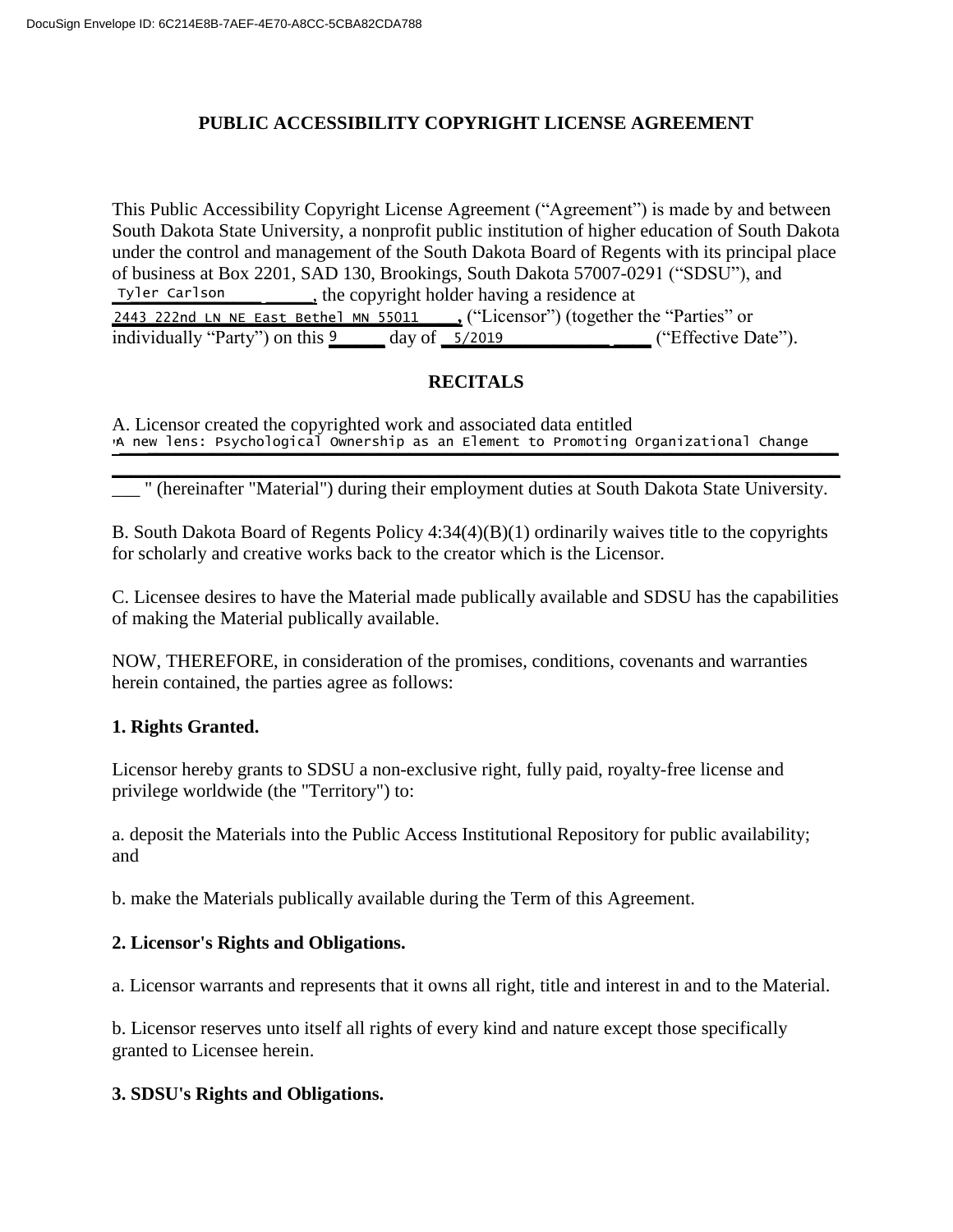a. SDSU shall be solely responsible for providing all funding and technical expertise to make the Materials publically available and depositing the Materials in the Public Access Institutional Repository.

## **4. Warranty and Indemnification.**

The Parties shall be solely responsible for any and all actions, suits, damages, liability or other proceedings brought against it as a result of the alleged negligence, misconduct, error or omission of any of its officers, agents or employees. Neither party is obligated to indemnify the other party or to hold the other party harmless from costs or expenses incurred as a result of such claims; and each shall continue to enjoy all rights, claims and defenses available to it under law.

## **5. Term and Termination.**

a. The term of this Agreement from the date of execution by both parties until the last copyright has expired on the Materials, unless terminated earlier pursuant to this section ("Term").

b. This Agreement may be terminated at the election of Licensor, in the event that Licensor determines that the work should not be made publically available.

c. This Agreement may be terminated by SDSU for any reason given thirty (30) days notice to Licensor.

### **6. General Provisions.**

### **a. Successors/Assigns.**

This Agreement is binding upon and shall inure to the benefit of the respective successors and/or assigns of the parties hereto.

### **b. Integration.**

This Agreement sets forth the entire agreement between the parties with respect to the subject matter hereof, and may not be modified or amended except by written agreement executed by the parties hereto.

### **c. Governing Law: Forum.**

This Agreement shall be governed by the laws of the State of South Dakota, applicable to agreements made and to be wholly performed therein.

### **d. Notice.**

The address of each party hereto as set forth below shall be the appropriate address for the mailing of notices, checks and statements, if any, hereunder. All notices shall be sent certified or